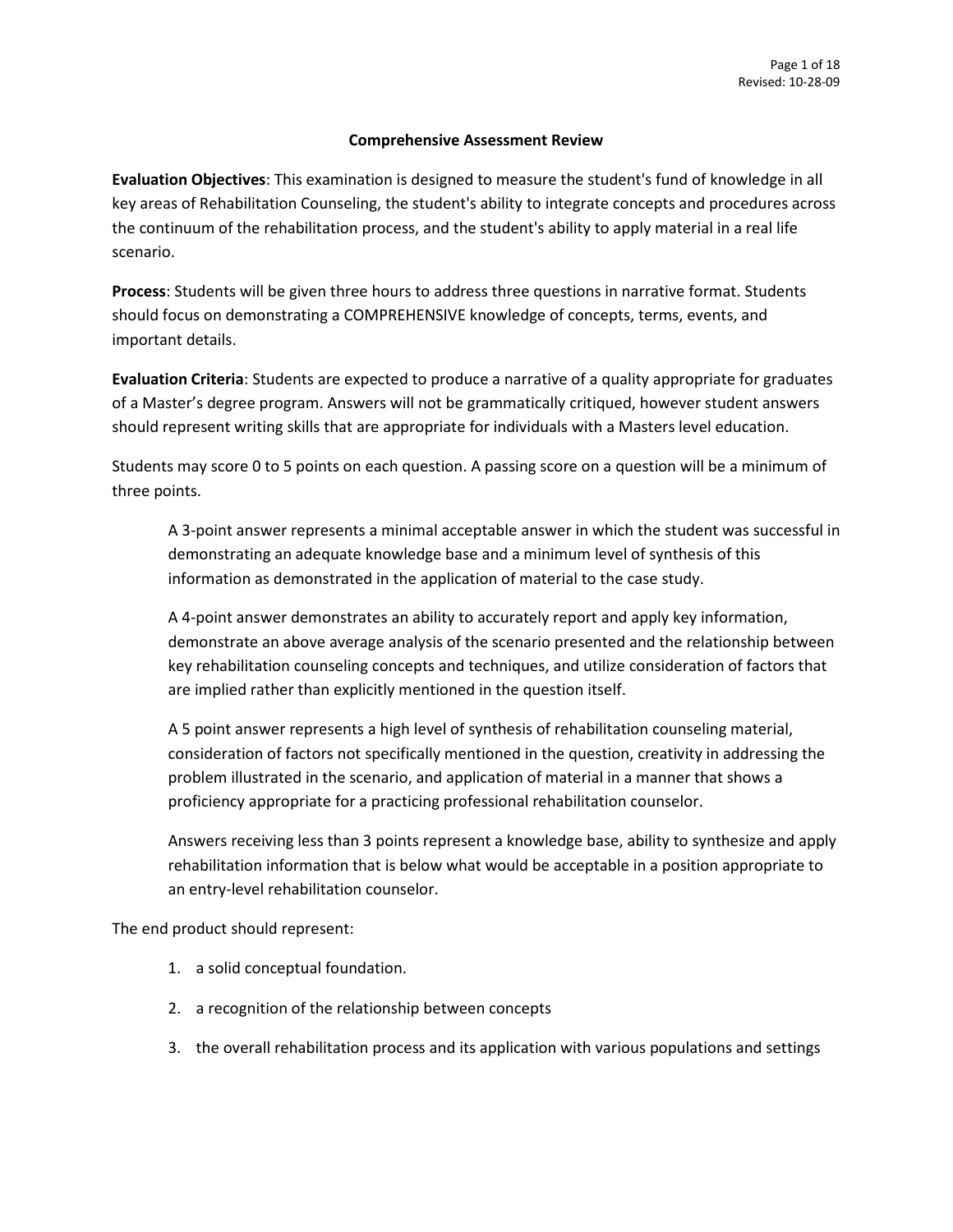**Preparation**: The comprehensive exam will be structured around case studies of individuals with specific rehabilitation needs just as a rehabilitation counselor's work should be. The Program has been designed to prepare the student to address these needs using standards and scope of practice that is part of the role and function of the Certified Rehabilitation Counselor. In everyday work with clients, the rehabilitation counselor is called upon to engage in a process of assessment, rehabilitation plan preparation, and professional ethical and legal practices that result in the increased independence and vocational participation of individuals with disabilities.

Students are required to demonstrate knowledge and competence in all areas covered in the 48 credit hour core program. Material that can be used in answering questions may come from textbooks, lectures, hands on learning activities, practicum and internship experiences, and students own research. Questions will be broad enough to allow students to individualize their answers. All answers are reviewed by all faculty members who rank the student's responses according to their own expectations of the type of answers that would be elicited by the questions. While there are WRONG answers, there are likely to be many appropriate and accurate RIGHT answers!

### **Some tips!**

- 1. You know the broad areas that you will be responsible for addressing in each question. Be certain that you are providing answers that address the issues covered by the specific question.
- 2. Comprehensive exam questions will have multiple parts. Be certain that you fully address each part of the question.
- 3. In doing this examination, you are likely to find that "less" writing is "better". Your answers must be a narrative, but you are likely to do better if you thoroughly address a few points in your answer to a particular part of the question than if you try to work in EVERYTHING you know.
- 4. When you receive your Comprehensive Examination, read all of the questions and outline the points you want to highlight in your answer before you start writing. Sometimes the anxiety of the testing situation causes students to hurry to unload everything they have tried to file away in their heads. The result is a rambling answer that never really addresses the important sections of the questions. The investment of a few minutes to organize your answer will pay off in a big way as you write.
- 5. You have an option to handwrite the exam or type. You may also elect to answer the test questions orally using voice activation software. Regardless of the format in which you choose to take the examination, you will be held to the same standards in terms of quality and thoroughness of your answer. Technical problems can be addressed during the examination and you will not be penalized for time spent trying to straighten out such a problem. HOWEVER, it is your responsibility to ask the timekeeper for a timeout when you know you are having a problem. You may also take one break during the exam. This break must not exceed ten minutes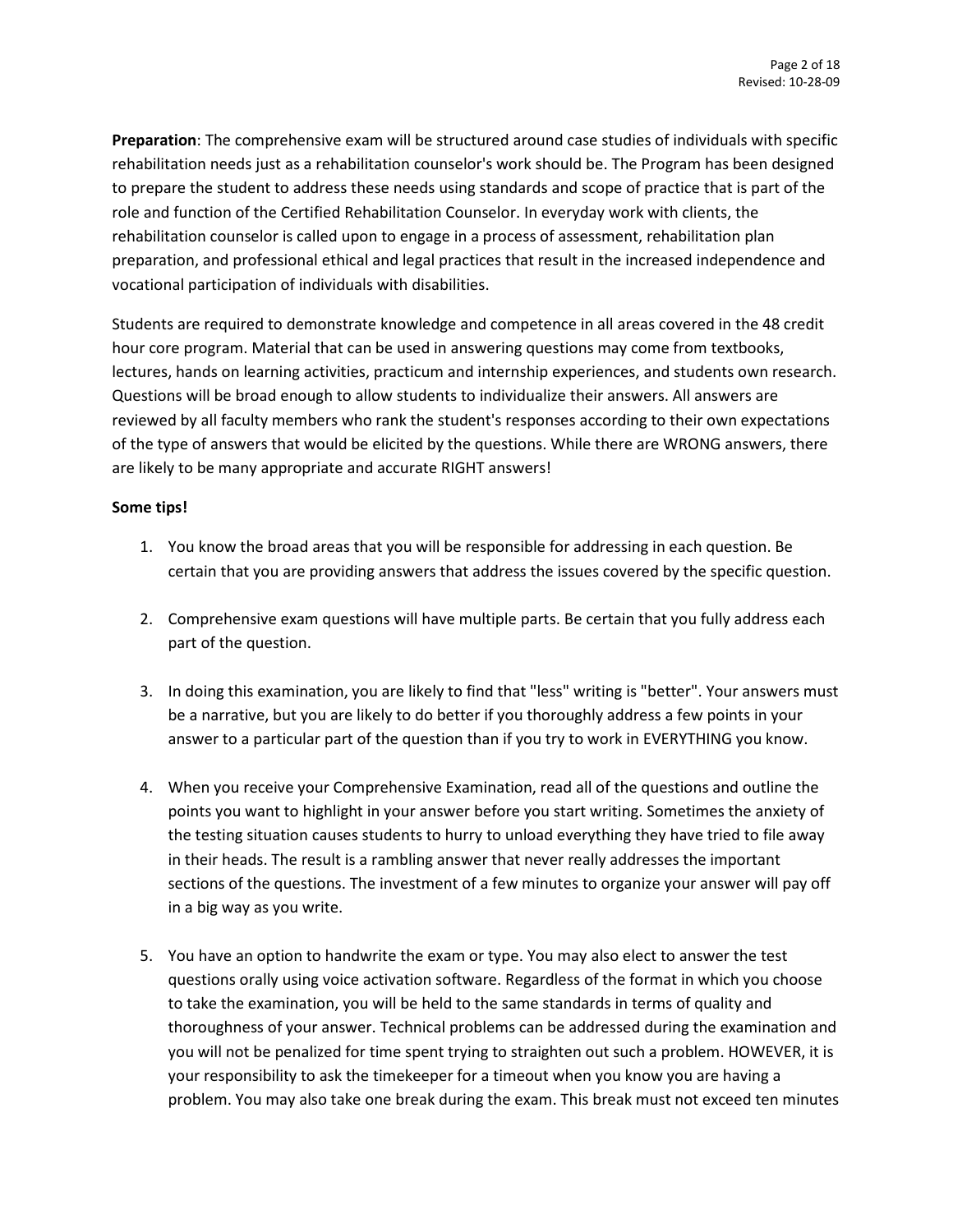and must be taken in the building. If you leave the premises, time stops and your exam will be submitted as is. Again, you need to inform the timekeeper that you are taking your break.

- 6. Once you have turned in your exam, the time stops and answers will be evaluated as they appear. If you hand write an exam, be certain that your writing is legible. We will not retype your exam for you. Illegible exams must be retaken.
- 7. MOST STUDENTS REPORT THAT THE COMPREHENSIVE EXAM IS NOT ONLY A TEST BUT IT IS ALSO A LEARNING EXPERIENCE.

## **Additional notes and tips:**

Many students have reported that they have found the exam to be challenging and interesting.

**Remember**, if you are not able to successfully complete a question, you have a chance to rewrite and to defend your answer orally. This is not a test designed to cause you to fail. Rather it is an experience designed to allow you to see how much you have really learned while allowing us to evaluate our own teaching and mentoring of students. In spite of how nervous you may feel about the experience, we have many graduates of our program meaning that it is possible to engage in this **experience** without ending your dreams of career! We are here to help and support you as you show us how you have grown into this wonderful profession of rehabilitation counseling. If you have worries, concerns, or need questions answered, feel free to schedule an appointment to talk with any of us anytime.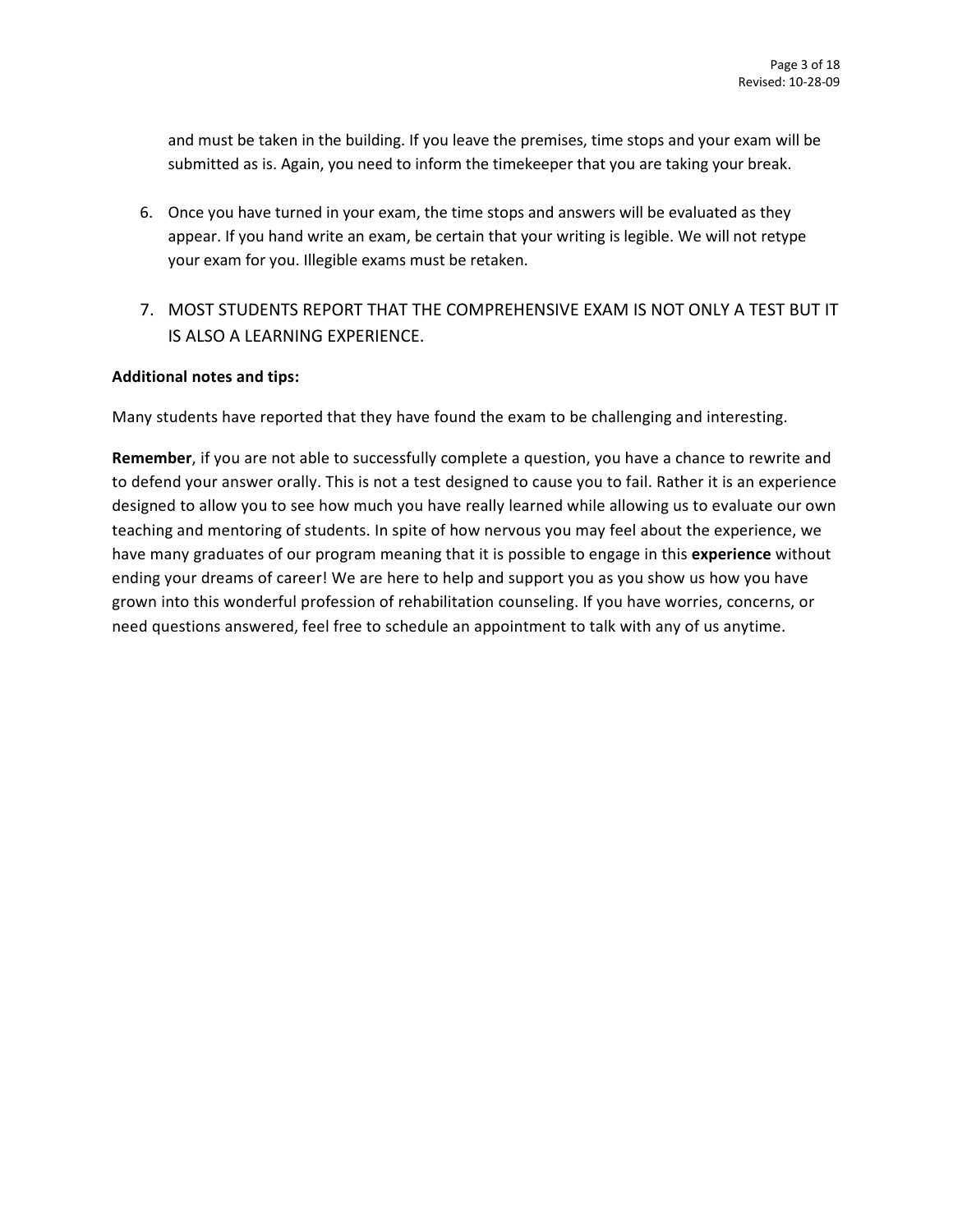### **GENERAL CONTENT**

**Be prepared to** apply content and knowledge to situations involving these populations and settings:

- People with physical disabilities
- People with developmental disabilities
- People with acquired disabilities
- People with psychiatric disabilities
- People who are disabled as a result of addiction
- People with disabilities and diverse cultural backgrounds
- Children with disabilities
- Adults with disabilities
- Families and friends of people with disabilities
- Vocational rehabilitation settings
- Psychiatric settings
- Hospital settings
- School settings
- Family settings

**Be prepared to** apply specific information about the following programs to case scenarios:

- Public Vocational Rehabilitation
- Insurance and third party payers
- Social Security benefits available through different programs
- Medicare as it relates to people with disabilities
- Medicaid as it relates to people with disabilities
- One Stop Centers
- Employment Securities Commission
- Client Assistance Program
- Protection and Advocacy
- Independent Living Centers
- Services funded through the Rehabilitation Act and its Amendments
- Services provided through "No Child Left Behind" legislation
- Services provided through the Workforce Incentives Act
- Services provided through the Veterans Administration for people with disabilities
- Services provided through Ticket to Work Program
- A variety of services provided locally to people with disabilities

**Be prepared to** walk case study clients through a series of goals that are part of the rehabilitation process as defined by authors.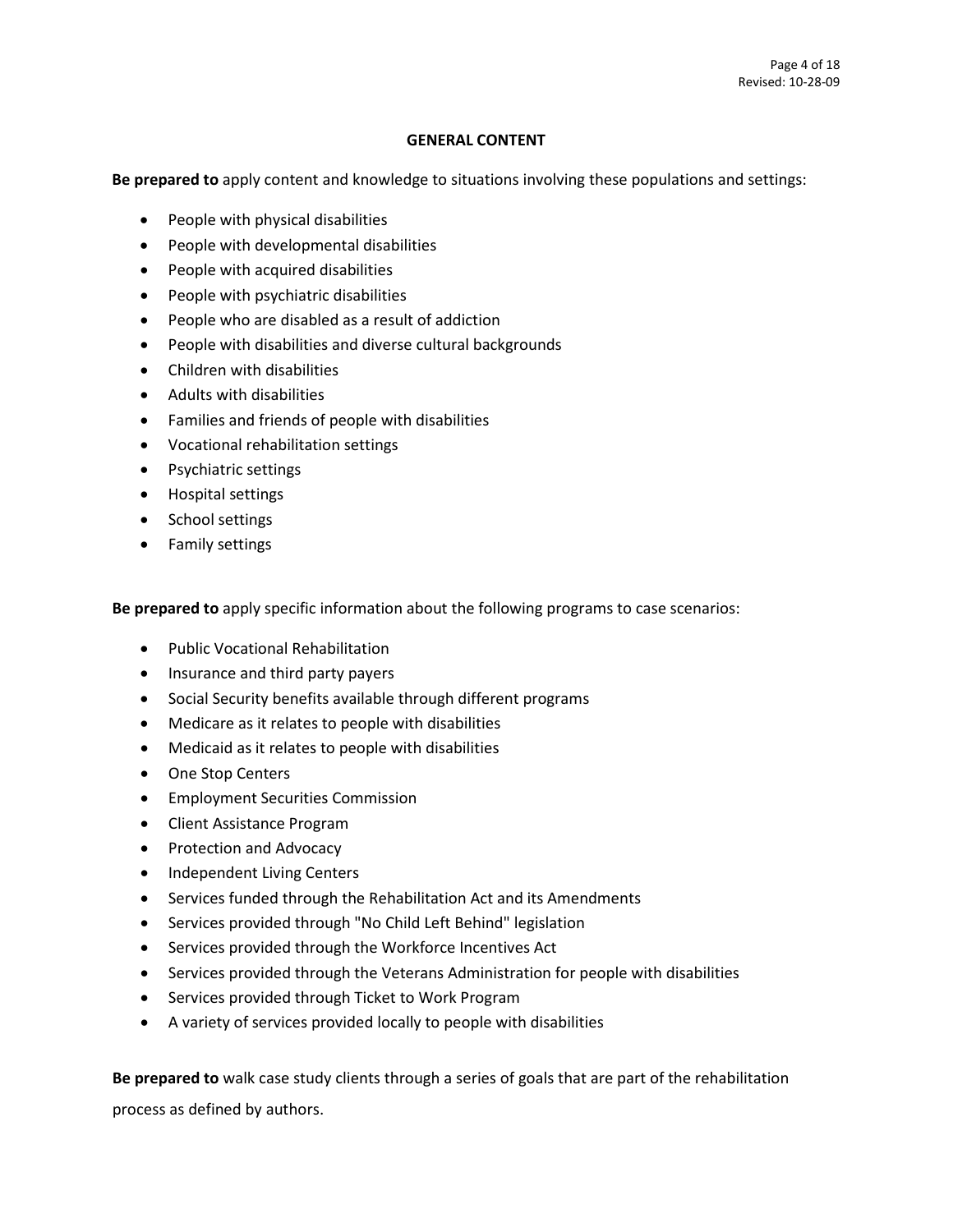**Be prepared to** develop a thorough and USEFUL rehabilitation/treatment plan for clients with disabilities.

**Be prepared to** represent the role and function of the rehabilitation counselor as defined by the Rehabilitation Act, the specific setting in which the Rehab Counselor is working, the knowledge base of rehabilitation counselors, the scope of practice, and the Code of Ethics for Rehabilitation Counselors.

**Be prepared to** recognize the roles of other professionals involved in the rehabilitation process and how to utilize them effectively within the scope of the case study you are analyzing.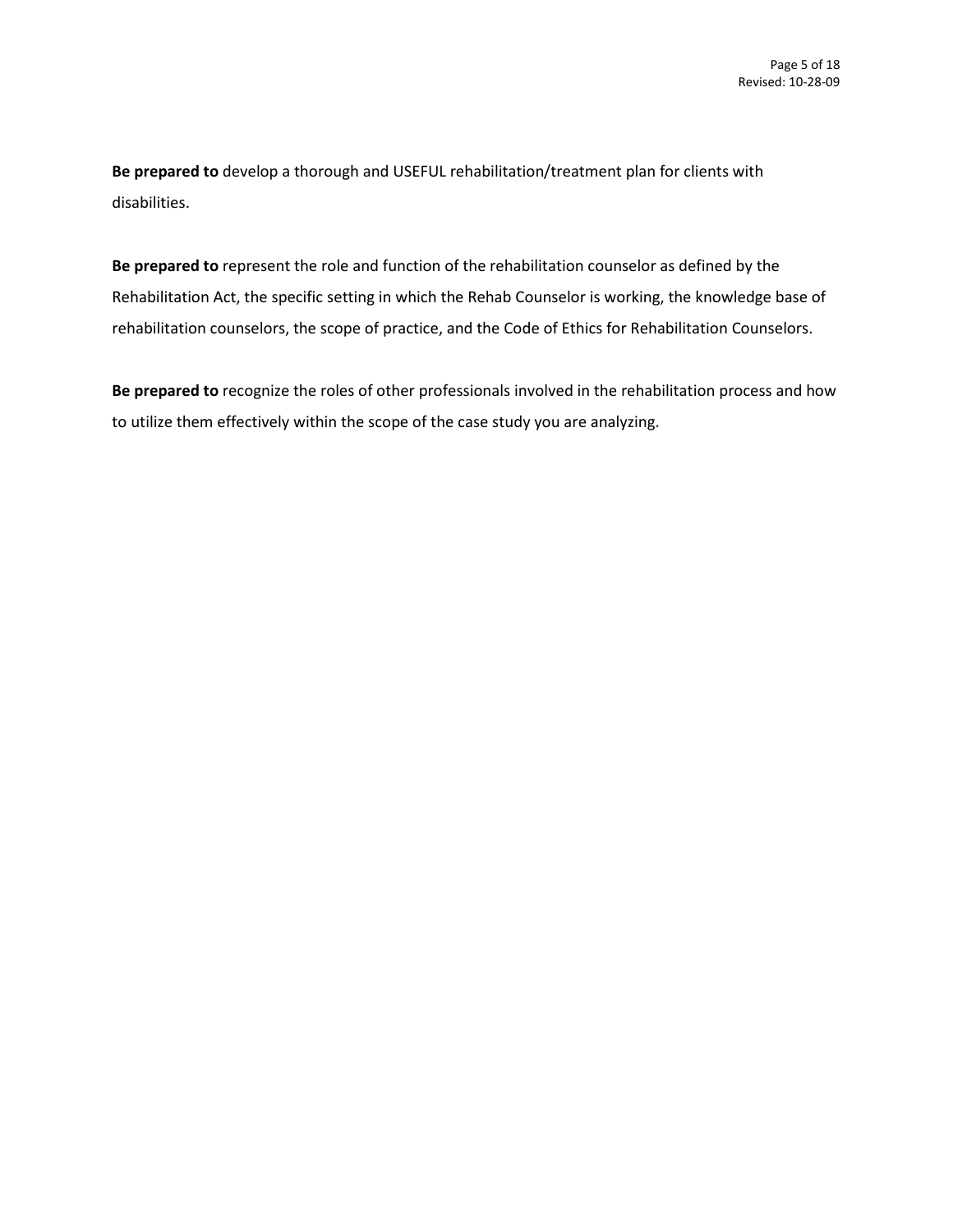## **CONTENT SPECIFIC TO COURSES**

#### **RHAB 700: Introduction to Rehabilitation Counseling**

- Historical and legislative background of rehabilitation counseling
- Definition of rehabilitation, rehabilitation counseling, and rehabilitation process
- Definition and characteristics of a "profession"
- Scope of Practice of rehabilitation counselors
- Knowledge base of rehabilitation counselors
- Ethical Code of Rehabilitation Counselors
- Accreditation of Rehabilitation Counseling Programs
- Certification of Rehabilitation Counselors
- Related specialties and certifications
- Counselor Licensure
- Commission for Certification of Rehabilitation Counselors
- Commission on Rehabilitation Counselors
- Professional Organization for Rehabilitation Counselors and other related professions.
- Literature and research publications of the Rehabilitation Counseling profession and related specialties
- Local, state, and national programs for people with disabilities, their purpose,~ and mission, services they provide, and specific population served.
- Role of multiculturalism in rehabilitation counseling

## **RHAB 701,711: Counseling Practice Courses and Group Counseling**

- Definition of counseling
- Purpose of counseling and helping interviewing
- Creation of a therapeutic atmosphere
- Conditions for therapeutic environment
- Basic counseling microskills and techniques
- Establishing basic goals for counseling
- Establishing rapport
- Domains of human behavior and the relationship between them
- Philosophical origins of counseling approaches and how these origins limit the application of classical counseling approaches in diverse cultural settings.
- Classical theories of counseling and how they define the nature of human beings, what constitutes a problem, how people are motivated to change, and specific techniques. Counseling theories include:

Psychoanalytic Theory Adlerian Theory or Individual Psychology Existential Theory Person-Centered Theory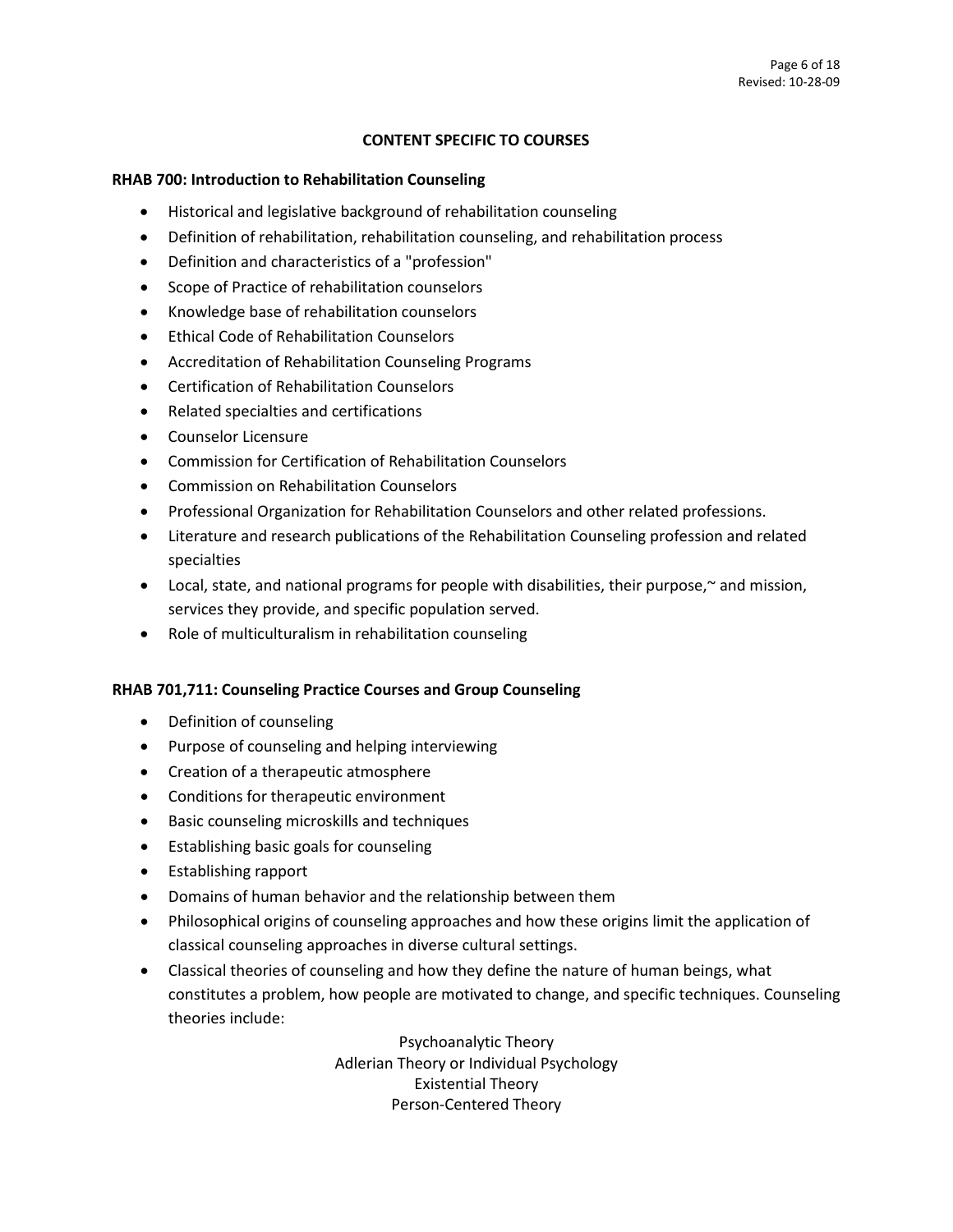# Gestalt Theory Reality Therapy/Choice Theory REBT Behavioral Counseling Cognitive-Behavioral Theory Family Systems Theory

## **RHAB 720: Group Counseling**

- Uses of group counseling in rehabilitation counseling settings
- Group counseling theories
- Types of groups
- Role of the counselor in various types of groups
- Setting group goals
- Stages of group development
- Characteristics and roles of group members
- Limitations of group counseling

# **RHAB 702: Introduction to Research Methods in Rehabilitation Counseling**

- Role of research in rehabilitation counseling
- Research writing
- Using libraries and identifying sources for research
- Ethical considerations in research
- Developing a research question
- Research designs in education
- Hypothesis testing
- Selecting a population identifying limitations of research
- Basic statistics in education research
- Measuring of central tendency
- Measuring of variance
- Descriptive statistics
- Methods for comparing groups of data
- Methods for investigating relationships between and within groups of data
- Methods for predicting outcomes based on current data
- Strategies for critiquing research
- Variation research for publication
- Applications to practicing rehabilitation counselors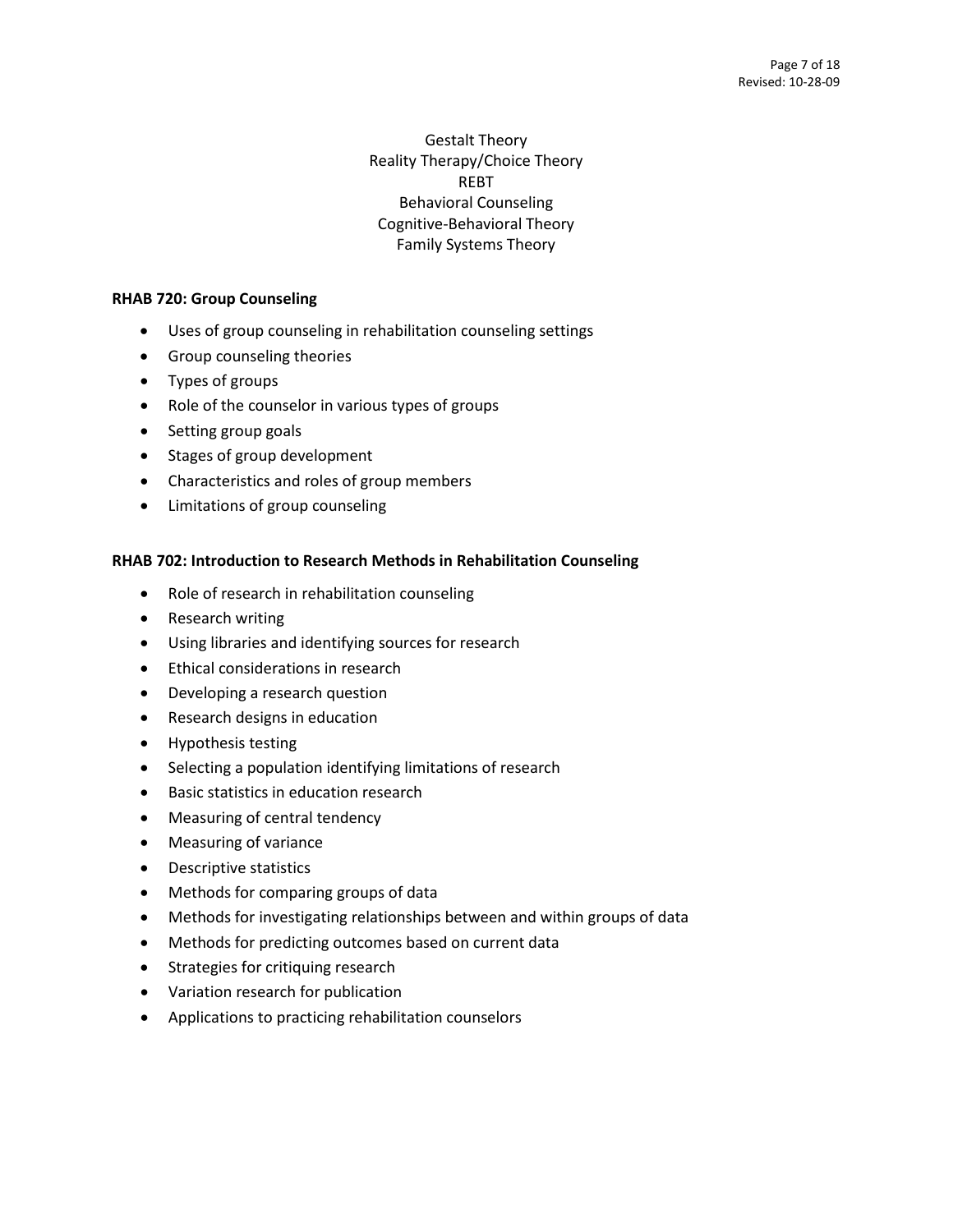### **RHAB 703: Psychosocial Aspects of Disability**

- What is "disability"?
- Paradigms of illness and disability
- Stigma
- Self stigma
- Self image
- Grief and loss issues in rehabilitation
- Impact of disability on family members
- Social programs and disability
- Poverty and disability
- Accessibility of communities and services
- Sexual issues and disability
- Psychological Barriers to employment
- Social Barriers to employment
- Strategies for addressing psychosocial stressors in the lives of people with disabilities

# **RHAB 710: Medical Aspects of Disability**

- Medical education and rehabilitation counselors
- Medical terminology
- Basic anatomy and physiology
- Medical professions and their role in rehabilitation counseling
- Disabilities related to conditions impacting:
- The nervous system
- The musculoskeletal system
- The cardiovascular system
- The endocrine system
- The digestive system
- The sensory functions
- The impact of these conditions of independent living and vocational functioning". The role and types of assistive technology
- Prosthetics and orthotics
- Indications, limitations, and considerations of importance with each disability

## **RHAB 712: Occupational Analysis and Job Placement**

**and**

## **RHAB 714: Rehabilitation Assessment**

- Role of assessment in the rehabilitation process
- Addressing and assessing the needs of the employer and the person with a disability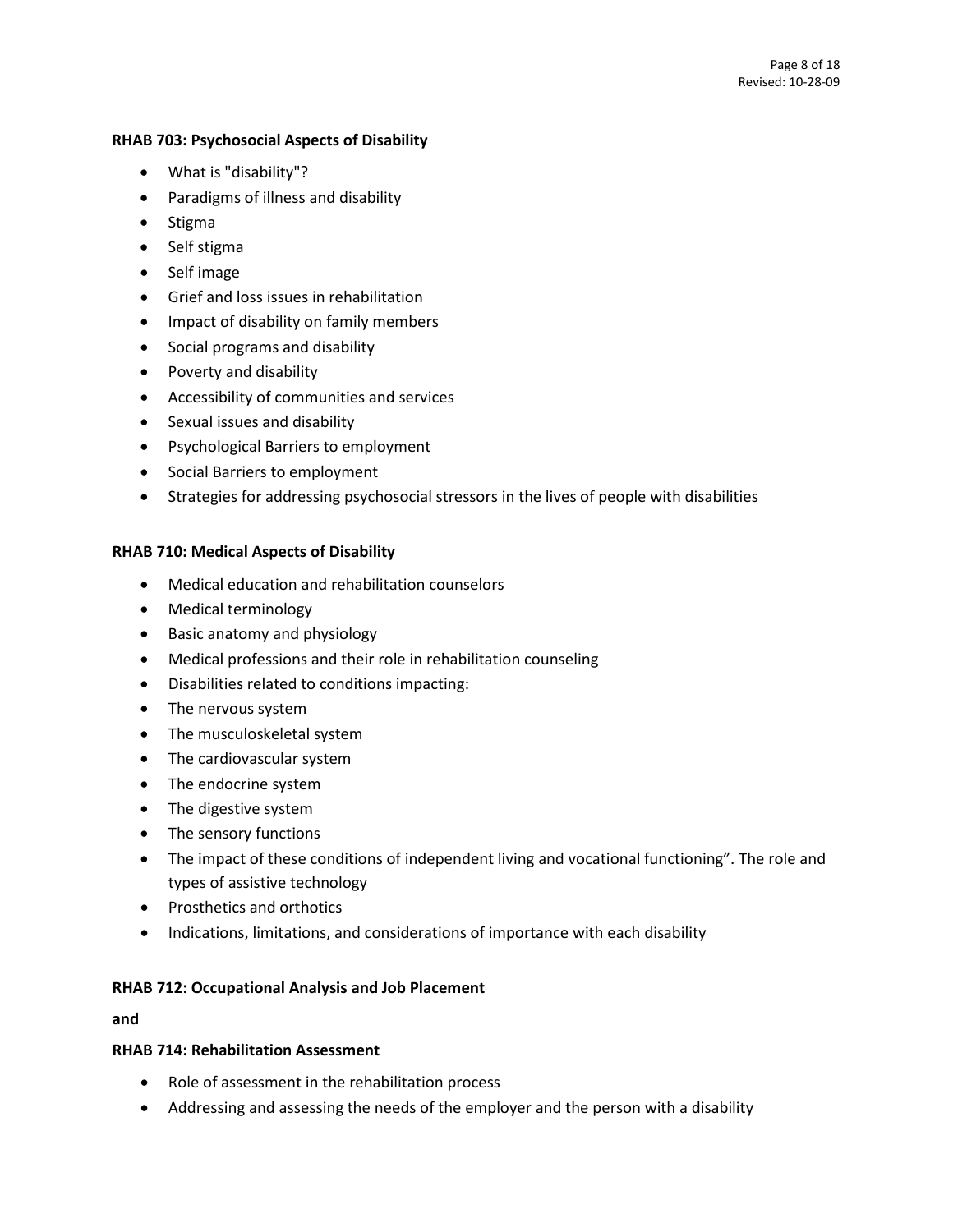- Publications and references of occupational information
- Type of information provided
- Classification systems used
- Meaning of codes and shorthand utilized in analyzing and describing jobs.
- Internet sources for occupational information
- Process for analyzing a job
- Assessment interviewing
- Observational data
- Use and ethical considerations in the use of psychometrics
- Instruments for assessing ability
- Instruments for assessing aptitudes
- Instruments for assessing personality
- Instruments for assessing career interests and preferences
- Instruments for assessing physical capacity
- Transferability of skills analysis
- Situational assessment
- Functional assessment
- Interpreting test results and integrating information
- Writing a vocational assessment report
- Developing a rehabilitation plan from a vocational evaluation
- Sources of labor market information
- Using sources of Labor market information to locate jobs.
- The hidden job market
- Resume development
- Teaching interviewing skills
- Task analysis
- Supported Employment
- Job development strategies

## **RHAB 713: Career Counseling in Rehabilitation**

- The functions of career counseling with persons with disabilities
- Career counseling theories and the uses and limitations of different types of career theories
	- o Trait-factor theories
	- o Developmental theories
	- o Needs theories
	- o Theories of work adjustment
- Application of career theories to individuals with disabilities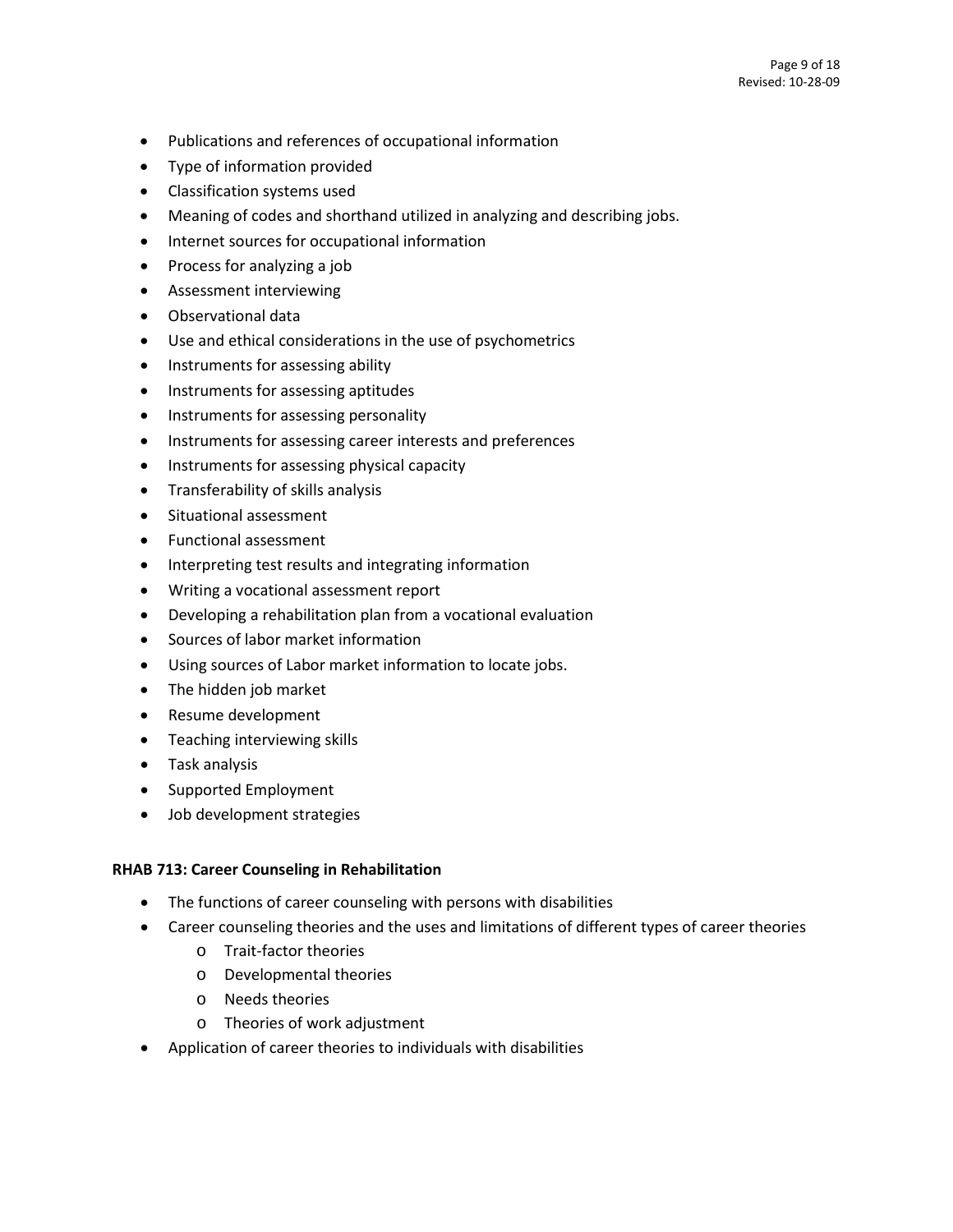### **RHAB 730: Case Management in Rehabilitation**

- Case management theory
- Case management models
- Skills of case managers
- The psychosocial evaluation
- Medical case management
- Life care planning
- Local, state, and national resources
- Importance of the role of relationship in case management
- Case management in vocational rehabilitation
- Case management in workers compensation
- Case management in mental health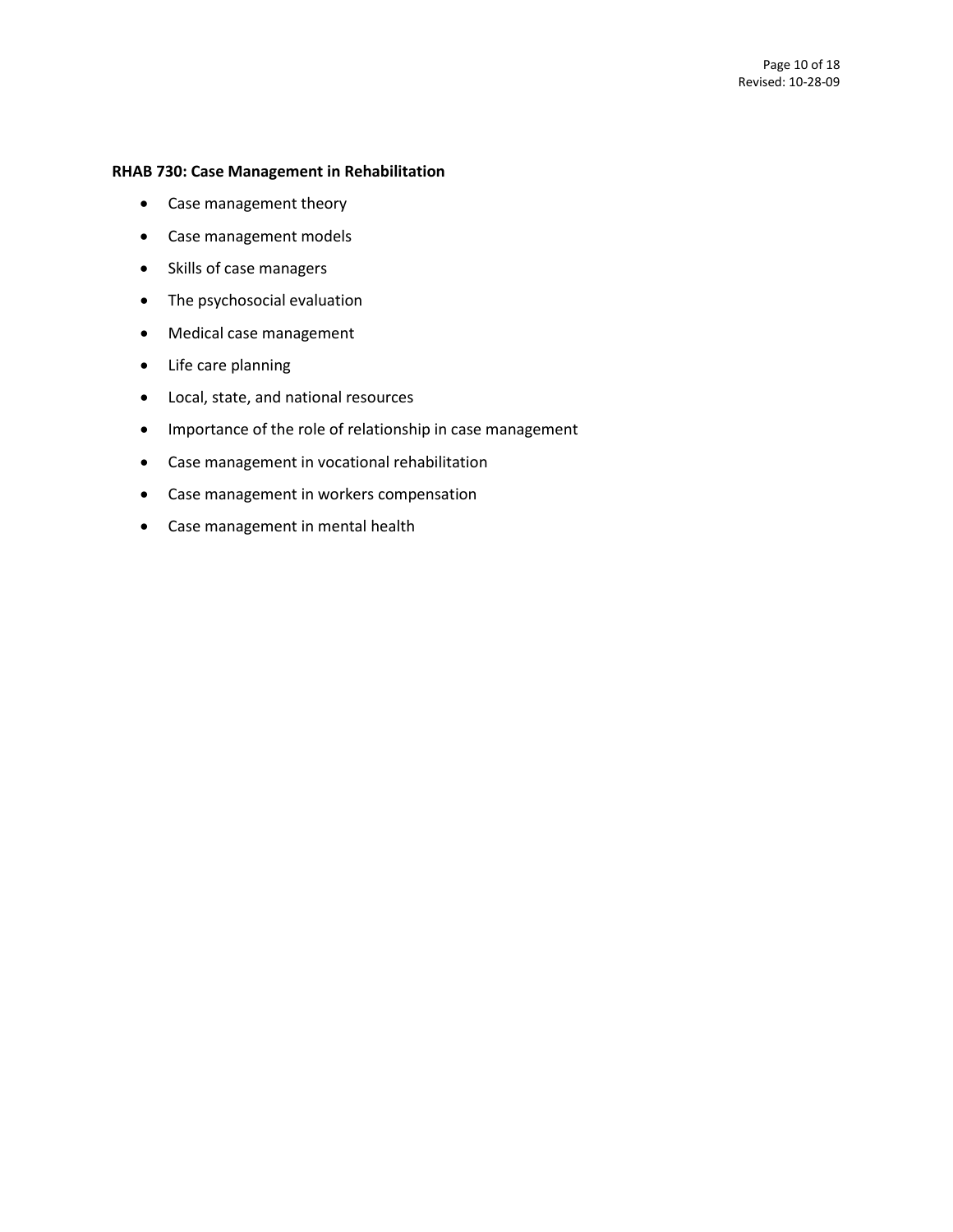*On the day of the exam, you will receive an instruction sheet, a case study, and three sets of questions. The instruction sheet appears here. Sample comprehensive exam case studies and sample questions.*

#### **Comprehensive Examination Instructions**

Please answer the following questions in paragraph format. Each question has several parts. Please number each part of your answer to correspond to the section you are addressing. Your answers will be evaluated based on your responsiveness to ALL parts of the question, your ability to demonstrate a grasp on both the details and general concepts appropriate to the scenario presented, and your ability to integrate and apply information from all parts of your Rehabilitation Counseling preparation.

Each of the three content-area questions will be awarded 0-5 points based on the criteria mentioned above. Each part of the question is scored from 0-1 based on the thoroughness and accuracy of the response. Examinees must score 3 points or higher on each question in order to pass the question. Examinees will be required to rewrite their answer to an alternative question when a score of less than three points has been earned on a particular question.

All answers will be anonymously reviewed by the faculty. Do not write your name on any exam items or on the questions themselves. Your examination will be identified by number only.

| Question     | Topic/Area                | <b>Corresponding Courses</b>                           |
|--------------|---------------------------|--------------------------------------------------------|
| Question I   | <b>Disability Issues</b>  | Introduction to Rehabilitation Counseling              |
|              |                           | Psychosocial Aspects of Disability                     |
|              |                           | Medical Aspects of Disability                          |
|              |                           | Case Management                                        |
|              |                           |                                                        |
| Question II  | <b>Vocational Aspects</b> | Introduction to Rehabilitation Research and Assessment |
|              |                           | Occupational Analysis                                  |
|              |                           | Career Development                                     |
|              |                           | Rehabilitation Assessment                              |
|              |                           |                                                        |
| Question III | Counseling                | Rehabilitation Counseling Practice I                   |
|              |                           | Rehabilitation Counseling Practice II                  |
|              |                           | Group Counseling in Rehabilitation Settings.           |
|              |                           | Counseling Practicum                                   |

#### **Content Areas**

## **You have three hours for the exam. Manage your time carefully. Good luck!**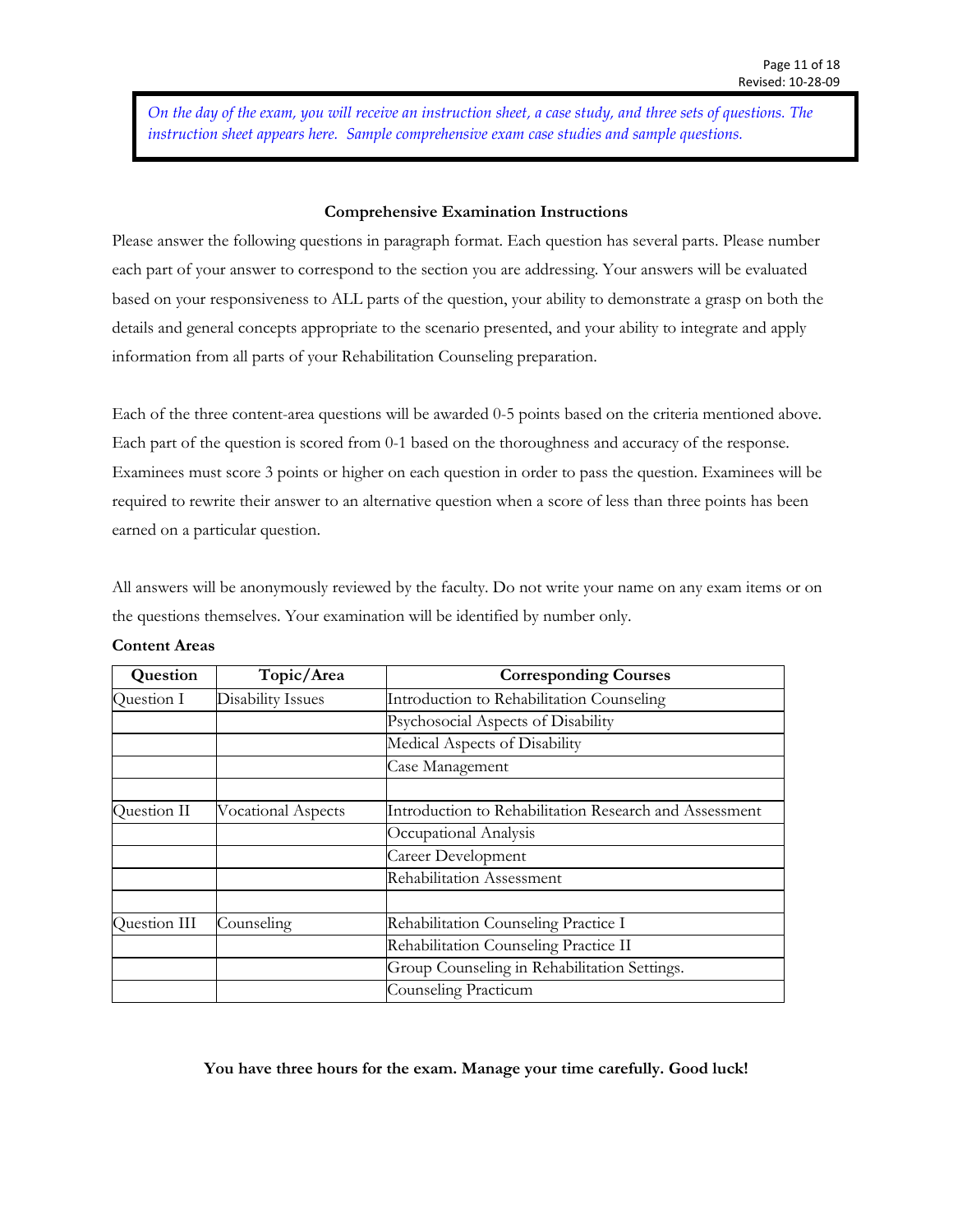#### **SAMPLE EXAM # 1**

#### COMPREHENSIVE EXAMINATION SUMMER, 2004

Luwanda is a forty three year old African American woman with cerebral palsy and mild mental retardation. She has lived with her family until five years ago when her mother died. At that time, she moved into a staffed group facility. Since she has lived in the facility, she has become a troublemaker, refusing to follow rules and giving attendants a difficult time as they try to encourage her to be as independent as possible. Luwanda is quite obese and has very small legs and arms that are somewhat atrophied from lack of use. However, she is able to use her arms to lift her upper body even though her fine motor skills are very severely impaired. Though she is not incontinent, she frequently soils herself or wets. As a result of her weight, her toileting problems, and her refusal to cooperate with her own care, Luwanda has, at times, developed bedsores.

She was recently diagnosed with diabetes and is very angry about her new dietary restrictions. In spite of her difficulties with staff, she is a very sociable person who enjoys going out with other residents, staff, and friends from her church. However, she enjoys complaining about her living situation to anyone who will listen and has recently found an ally in a church acquaintance who has many political connections. Luwanda told her new friend that she was being denied food in her group home. This friend was able to get her set up for a semi-independent living apartment where she will receive the personal care assistance for a total of eight hours a day. Luwanda goes to a day program from 8:00 AM until 4:00 PM and will need assistance in the mornings and up until bedtime.

You have been asked to help Luwanda to prepare for this transition and to work with her to develop a schedule for her personal assistant and other needed services.

# **THE FOLLOWING THREE QUESTIONS REFER TO THIS CASE. YOU HAVE THREE HOURS TO COMPLETE THE TEST. PLEASE TURN YOUR FLASH DRIVE IN TO \_\_\_\_\_\_ WHEN YOU HAVE FINISHED**.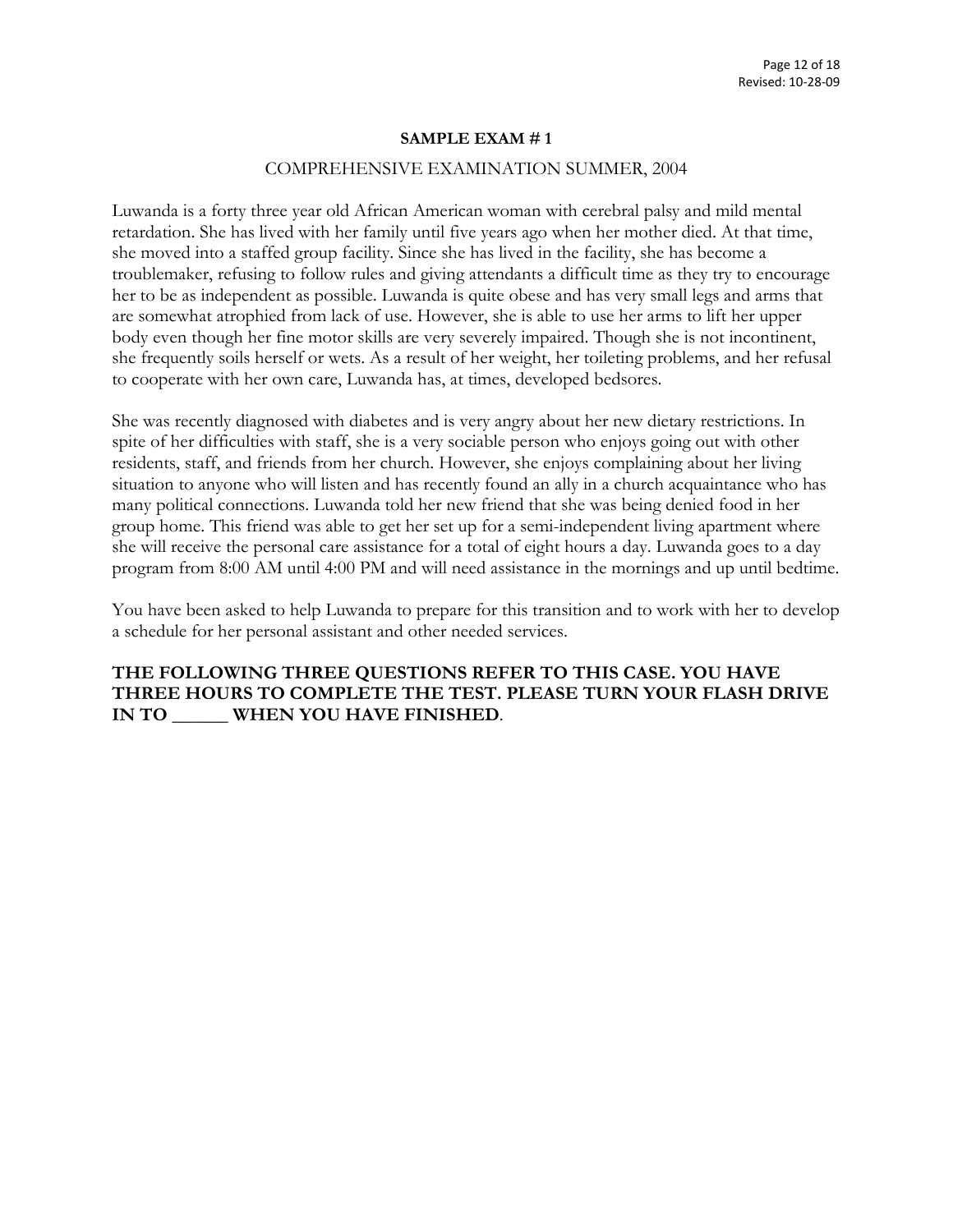# **Question I**

# **Disability Issues**

As an adult, Luwanda has a number of legislative protections and government programs available to her when she moves into a community setting. You will need to assist in the identification of programs and resources that may be available to her.

# **Examples of questions you might see in Question I for Luwanda:**

Luwanda's disability has been with her since birth. Discuss three psychosocial issues experienced by people that have developmental issues that may account for some of Luwanda's difficult behaviors.

Luwanda has a history of launching complaints against caregivers and professionals that are providing services. As a result of her self-advocacy activities, she receives regular letters and communications from the Governor, three representatives, and her representatives in both the House and Senate. She has framed and autographed pictures from the last two U.S. presidents hanging over her bed and a portrait of John Travolta sent to her by the man himself two Christmases ago. You want to encourage Luwanda to develop these connections but to handle her self-advocacy in a more appropriate way. What legislated RIGHTS and personal RESPONSIBILITIES might you educate Luwanda about and how will you help her develop the skills she needs to appropriately handle a more independent lifestyle?

Luwanda will not have Attendant Care around the clock. How can you help ensure that she is safe during the times when the attendant is not there? Describe three strategies you might employ.

Luwanda's health concerns are substantial. In educating her about her own self care, what will you highlight as the most important things she can do for herself? Name and discuss three major points for health education.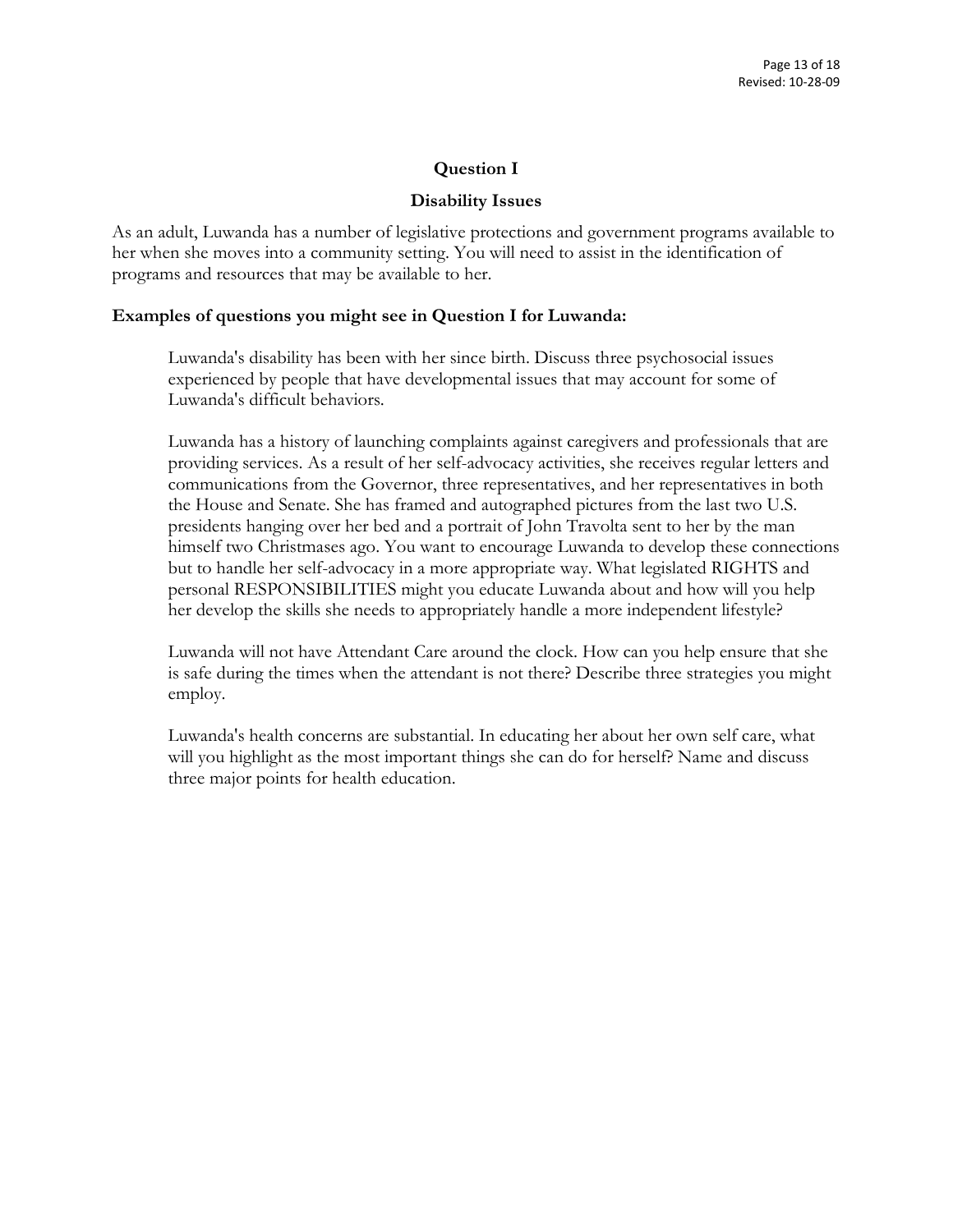# **Question II Vocational Aspects**

Luwanda is also being moved from a day care program to a work adjustment program where she will be sorting and assembling sippy cups. She will be expected to develop social skills appropriate to a work setting, a set of work appropriate behaviors, and be evaluated for a potential job through Goodwill Industries.

# **Examples of questions you might see in Question II for Luwanda:**

You have been have been asked help Luwanda develop a work identity. Select a career theory that helps you understand Luwanda in relation to the world of work. Describe the theory in detail and how you would use this theory to assist Luwanda.

You will be working closely with the supervisor at the work adjustment program when Luwanda is transferred there. List and describe three assessment tools you would suggest be used to determine Luwanda's capacity to engage in work appropriate behaviors. Be sure to describe the assessment tools in detail and address their appropriateness and validity for a person with Rhonda's conditions.

While working with Luwanda you have become very interested in the experiences of persons with mental retardation and co-occurring physical disabilities who participate in work adjustment programs. You decide you would like to conduct a research study to investigate some aspect of this in more detail. Select a research question that you would like to answer and describe the steps you would take to conduct your research.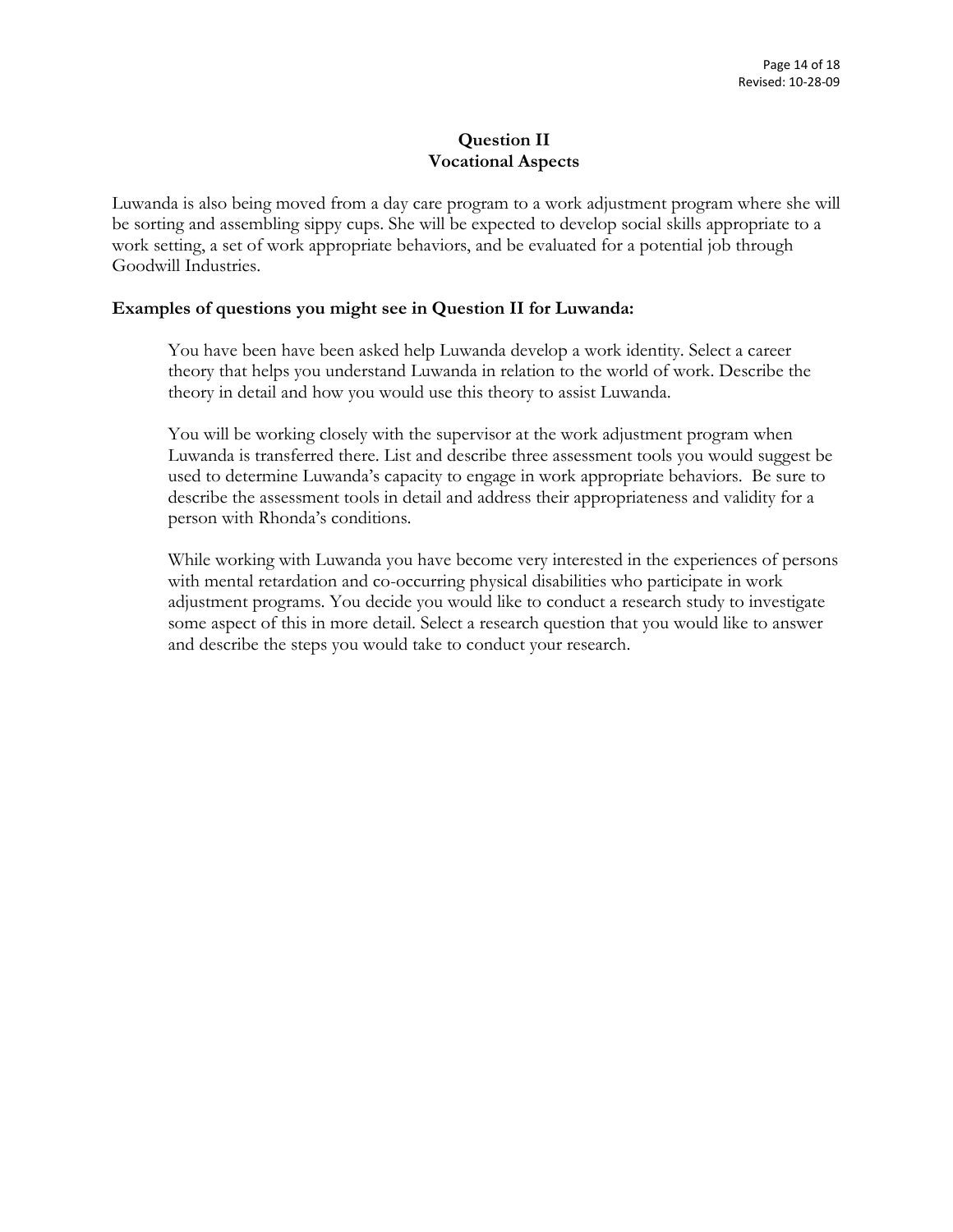# **Question III Counseling**

# **Examples of questions you might see in Question III for Luwanda:**

What counseling approach will you utilize to help Luwanda make the transition from her more structured setting to her semi-independent living arrangement?

Describe your personal theoretical orientation and explain why this orientation seems to match your own personal belief system.

Discuss the problems you might expect to encounter in using your preferred counseling theory with Luwanda.

Regardless of your theoretical orientation, Luwanda is going to need to learn more appropriate and effective personal care routines. Discuss some behavioral goals that need to be part of Luwanda's plan and discuss specific steps that could be instituted to reach these goals.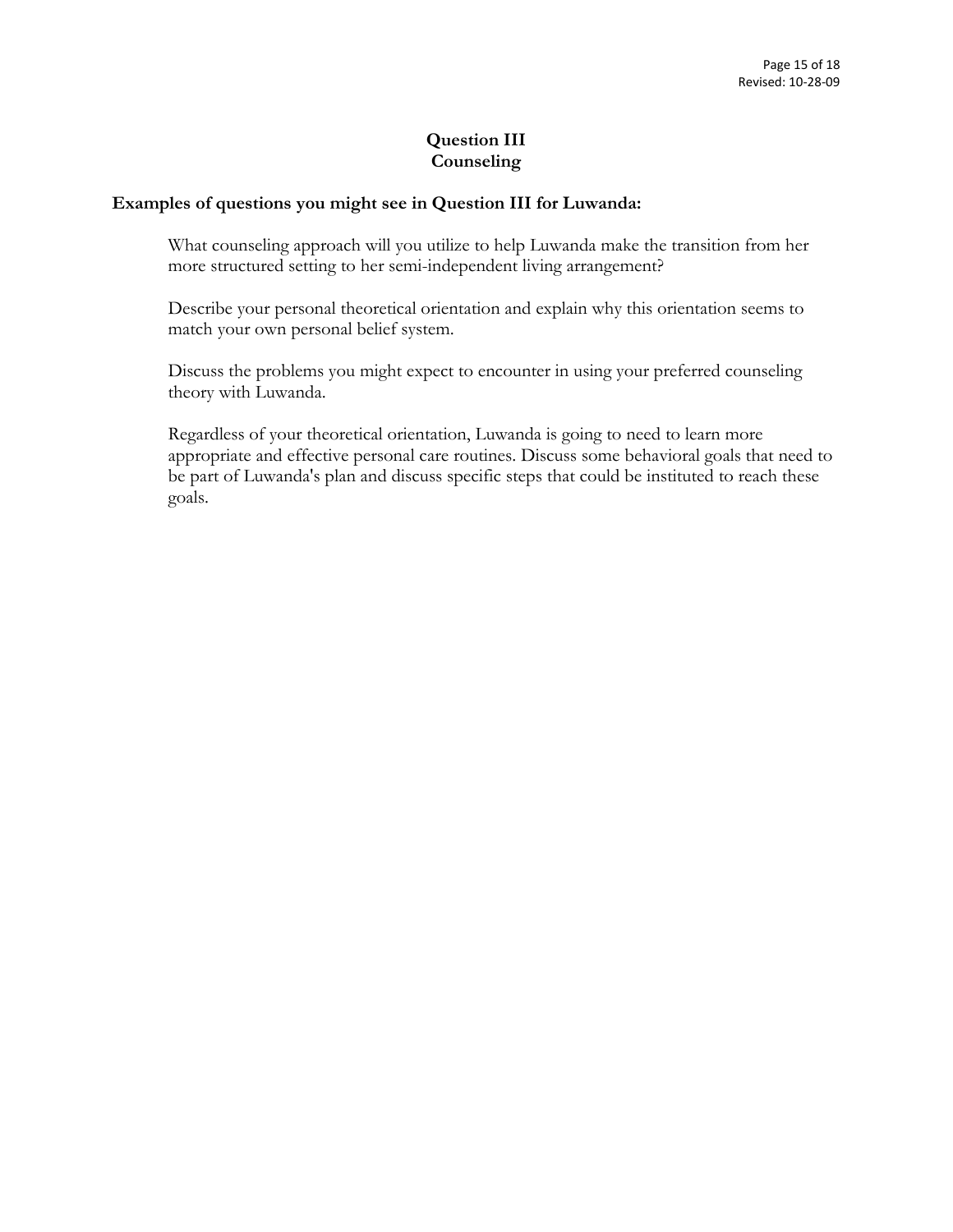# **Sample Case Study #2 Ronald**

Ronald is a twenty-seven year old man with a closed head injury following a motor vehicle accident three years ago. As a result of his head injury, Ronald has difficulty with word finding; sometimes substituting the wrong word even though he knows what word he wants to say. His memory has been impacted by his injury making it difficult for him to remember even the most routine things. His fine motor abilities have also been impacted making it hard for him to write. His gait is slow as is his speech; his mental processing abilities are also slowed. He has good days and bad days and can even function differently from hour to hour.

Ronald's wife says: "The man I married is no longer there. Ronald used to be a strong man who protected me and the children. He always seemed to know what to do about any problem we might have. He was the head of the family and made a good living as an accountant. I enjoyed being a fulltime mother and housewife. Now, Ronald is altogether different. He cries all the time. I had never seen him cry before! He says things that don't make sense and he really doesn't seem to be interested in me or the children. We were always the center of his life."

Ronald's wife continues: "It's not that he can't do anything. He spends most of his time in the basement tinkering with his tools. He likes to work on small engines and he doesn't seem to have forgotten any of that! But he can't handle money any more at all. He used to be very frugal but now, when he has money, he blows it on things that we already have or don't need."

Ronald mourns for the man he used to be. He tells you that he wants to find some type of work. He tells you that he worries about losing his family now that he cannot do so many things. He reports that at times he becomes angry at nothing and shouts or throws things.

Ronald says, "I know they don't deserve it but I can't seem to control it. I can get angry because I can't remember something and end up tearing up the house. I don't know what to do. Perhaps if I can get a job, I can begin to handle things better."

## **Sample questions for Ronald's case study are on the following page.**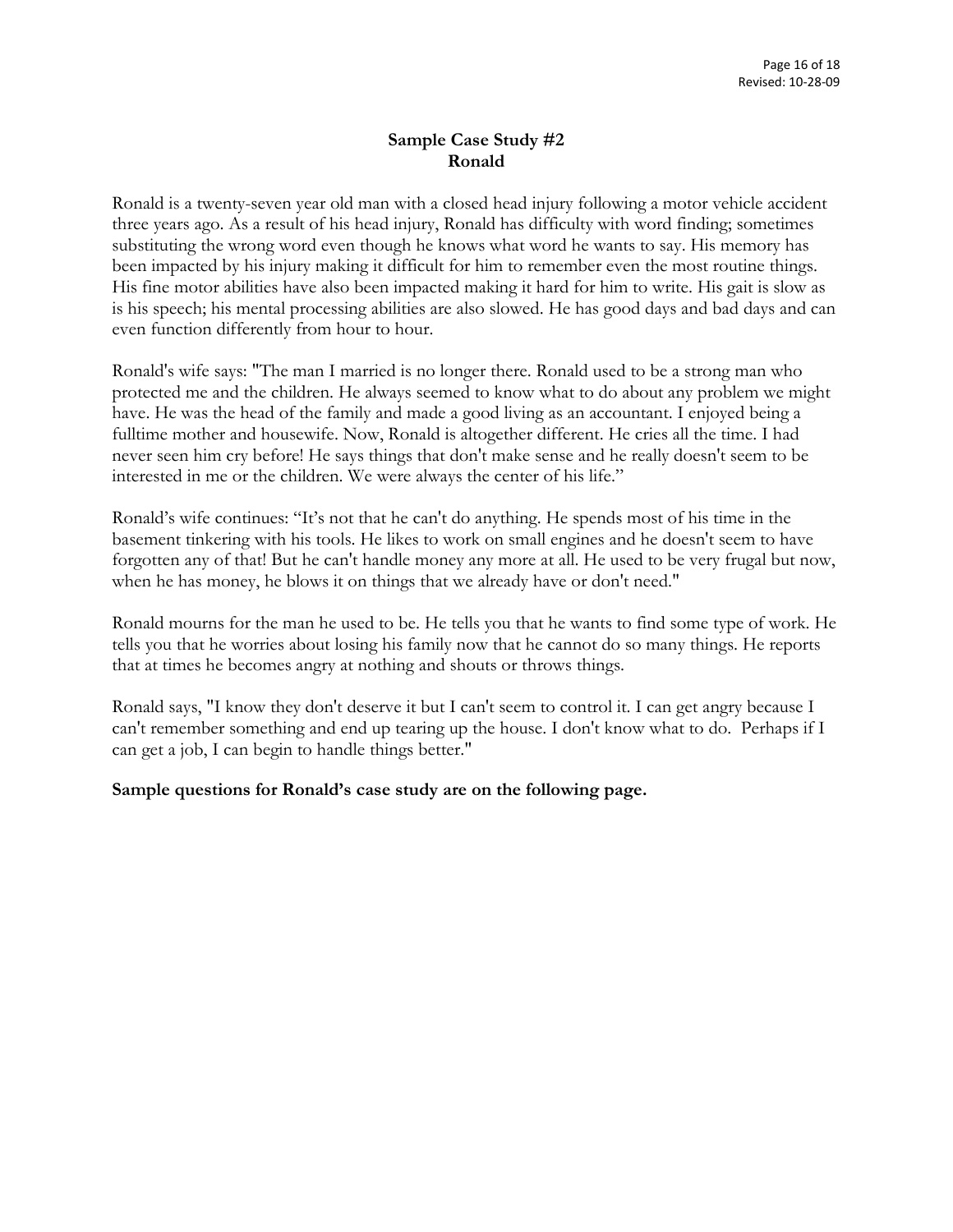## **Examples of questions you might see in Question I for Ronald**

Describe a closed head injury and explain why this injury has had such a broad impact on Ronald's overall functioning.

Ronald will need to receive appropriate services from community-based programs. Name three agencies or services that you will explore and explain in detail how these services or agencies might be helpful.

# **Examples of questions you might see in Question II for Ronald**

Ronald was an accountant prior to his injury. What residual skills can you identify that might transfer into a new job for Ronald? Describe in detail how you would identify the residual skills. Remember that Ronald has lost some abilities but is still able to perform in other ways as he has in the past.

Discuss the steps you would take to conduct a thorough vocational assessment that would lead to a comprehensive rehabilitation plan for Ronald. Include and describe at least 3 assessment tools that are specifically relevant to Ronald, the information they would provide, and how you would use that information to develop the rehabilitation plan.

Ronald and his wife disagree about the way Ronald is managing his finances and his wife is considering petitioning the court for control of Ronald's finances. She asks you to help her do this. Name three ethical dilemmas inherent in this situation. Discuss how you would address these dilemmas.

# **Examples of questions you might see in Question III for Ronald**

How might Ronald's current issues be conceptualized within your current preferred theoretical counseling orientation? Talk specifically, using terms that are appropriate for the theory you espouse.

How will you adapt your usual counseling practices to work with Ronald?